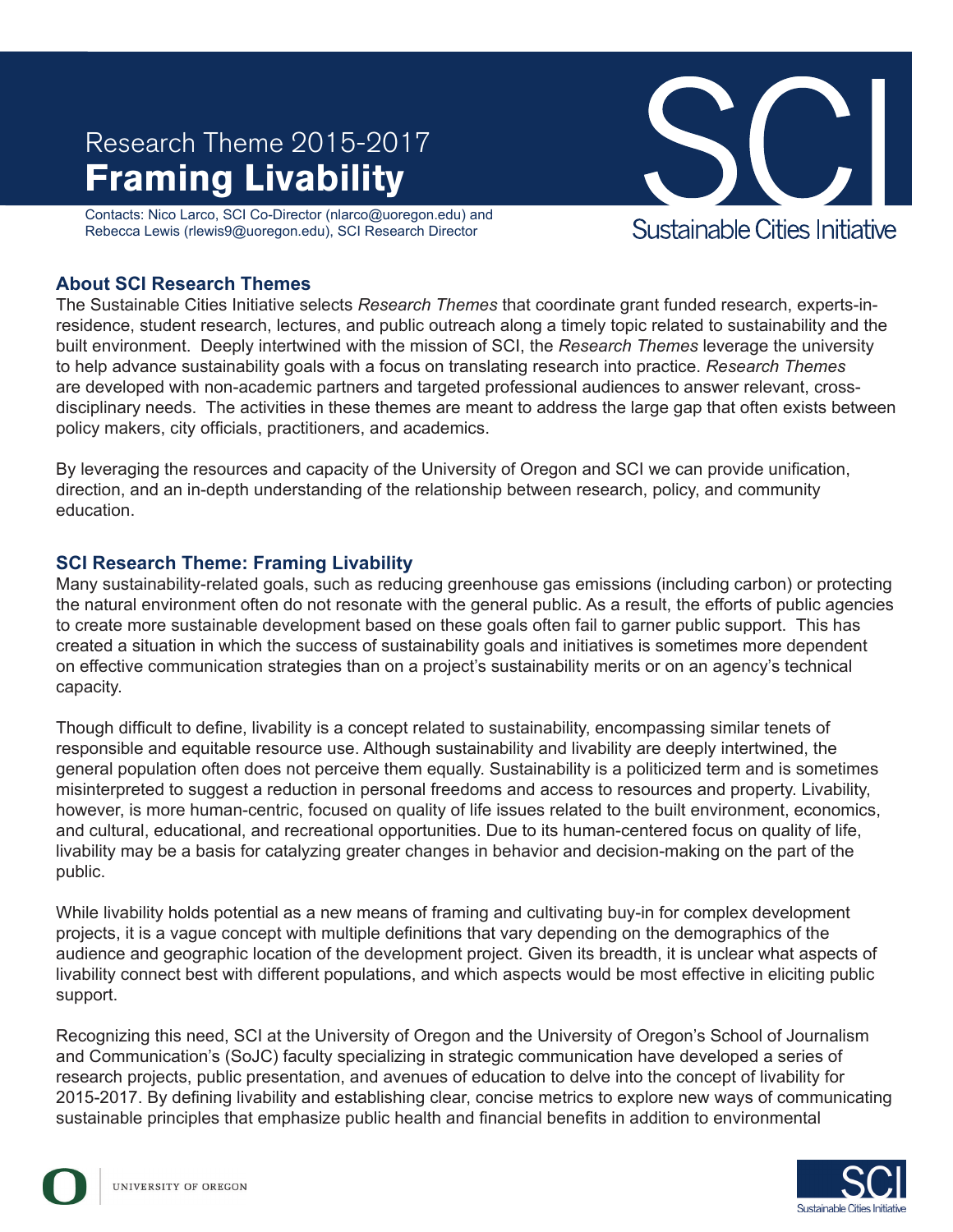considerations, **our work seeks to answer how sustainability-focused community development efforts can be communicated in the most effective way to garner public support.** By merging the resources, expertise, and energy of SCI and SoJC, we are fostering a heightened and engaged understanding of livability, its opportunities for communities, and a lasting cross-disciplinary partnership within the University of Oregon.

Projects for the SCI Research Theme: Framing Livability are organized around two subthemes: Defining Livability and Communicating Livability.

## **Subtheme 1: Defining Livability**

This subtheme is focused on answering key questions:

What is livability?

How have agencies framed livability?

How does incorporating livability principles into planning projects affect the outcome and funding of those plans?

By defining livability, SCI researchers will set the stage for how to message and communicate the concept. The subtheme of 'Defining Livability' involves academic research to set the baseline for how livability is currently understood, how this understanding varies among diverse populations, and to explore the concept's capacity for use in project development.

- **Livability Literature Review**: SCI faculty along with an SCI Graduate Student Fellow are performing an extensive literature review to explore and outline the current meanings of livability and its relation to public health, sustainability and transportation and development projects. This project directly seeks to answer what livability is, and how have agencies currently used the term in their development work.
	- o **Audience:** This study is targeted for use by academics in future livability-related research and by practitioners or professional organizations engaged in transportation and development projects such as Smart Growth America or Transportation for America.
	- o **Resources:** The SCI Research Director oversees the Fellow, and SCI provides Fellow funding.
	- o **Outreach:** SCI will publish this literature review as a white paper to be distributed to SCI partners and through the SCI website. This document will also be incorporated in the UO library system as a resource for future researchers. SCI will hold a webinar/seminar to disseminate the information to community partners broadly.
- **Transportation Research and Study**: Dr. Rebecca Lewis and Dr. Robert Zako are studying the outcomes of transportation projects in states and metropolitan areas that rely on livability-related performance measures and assesses whether the incorporation of these principles influences the types of projects funded. This project addresses how incorporating livability principles into transportation plans impacts outcomes and funding sources.
	- o **Audience:** This study targets both academic and practitioner audiences. This study will be of interest to national organizations such as Transportation for America, the National Resources Defense Council and to statewide and regional transportation and planning agencies like the Oregon Department of Transportation (ODOT) and Portland Metro.
	- o **Resources:** Dr. Lewis and Dr. Zako are overseeing this study through SCI, have received project funding through NITC and are working with SCI Law Fellows to complete this project.
	- o **Outreach:** The research team will create a Best Practices Toolkit as part of the core research. The toolkit will be a practical set of recommendations or best practices of use to federal / state DOTs and MPOs, as well as to those NGOs seeking to influence these public agencies. Findings will be presented at practitioner and academic conferences like the Transportation Research Board annual conference, the American Planning Association National Conference, and the American Collegiate Schools of Planning Conference. The research team will present findings at a webinar/seminar targeting a broad practitioner audience. The research team will produce academic journal articles to be submitted to planning and transportation journals.

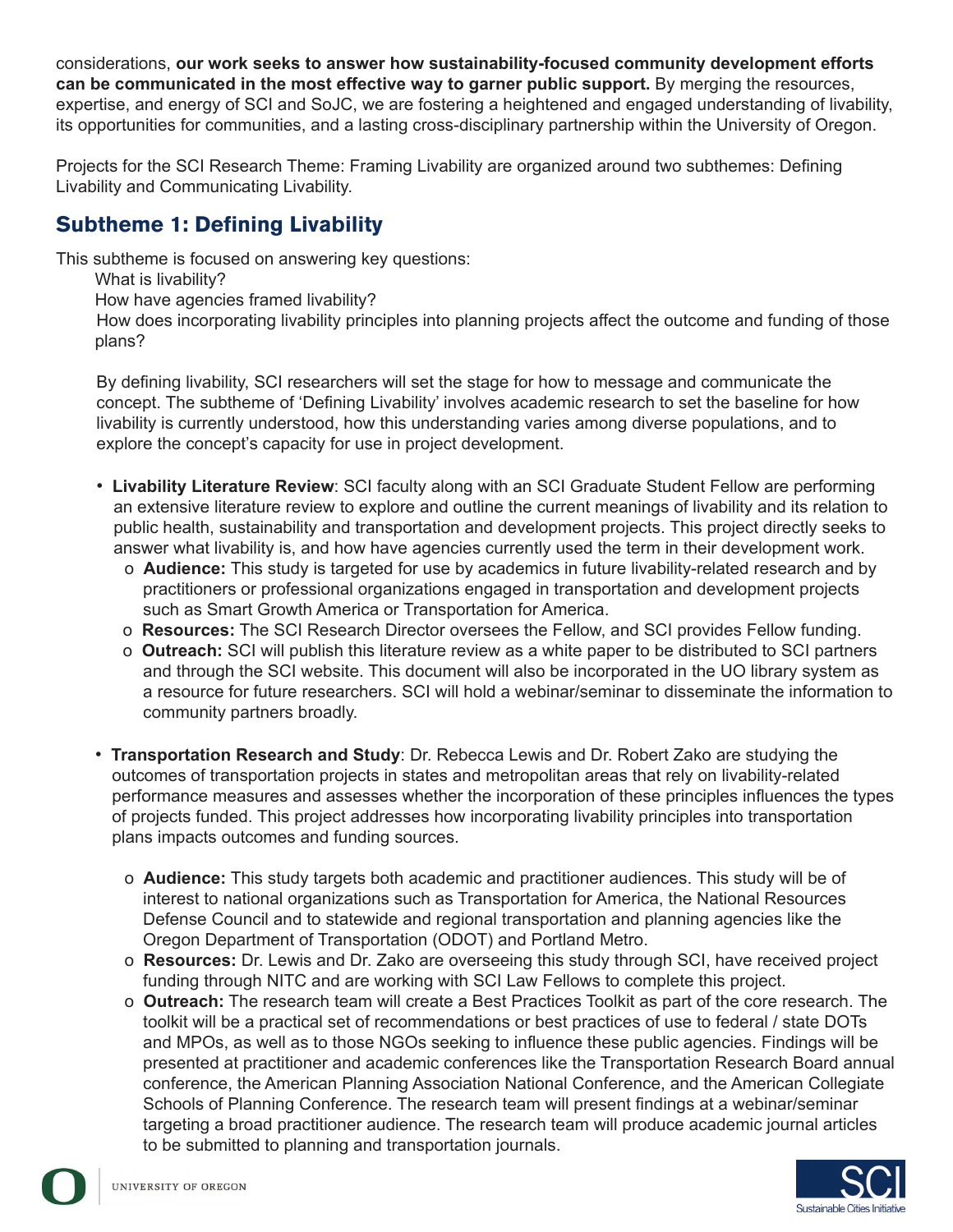## **Subtheme 2: Messaging Livability**

Subtheme 2 of Framing Livability is focused on answering key questions including:

What aspects of livability resonate most with different populations?

How can this information best inform public agencies on effective communication strategies?

Answering these questions leads to how best to message the livability framework established in Subtheme 1 and produce strategic communication deliverables that can be disseminated through a broad range of agencies. Subtheme 2 uses outreach and education to discover how to communicate and frame livability principles for community understanding and approval.

• **Powell/Division Messaging Study**: Overseen by Dave Remund and Kelli Matthews from the School of Journalism and Communication, a team of planning and strategic communications researchers is conducting formative research (Phase 1) and developing, testing, and refining messaging. This research uses Powell/Division Transportation Corridor in Portland, Oregon as a case study (Phase 2). This project examines how different populations understand livability, and how this information translates into messaging techniques that can be used by public agencies. This research is outlined as follows:

Phase 1 (Formative Research)

- > Field observations to inform design of intercept survey.
- > Intercept surveys to identify central topics/themes for focus groups.
- > Focus groups to garner deeper insights, related issues, hidden factors, etc.
- > Content analysis of past and current public outreach materials
- > Content analysis of visible signage in the neighborhood to measure and identify current message exposure.

Phase 2 and 3 (Message Design and Testing)

- > Developing and designing proposed messages based on formative research
- > Mobile/web surveys to validate initial findings from Phase 1 research and determine preferred communication tactics for campaign-based messages
- > Experiment to test pilot messages that reflect the real world and are generalizable to the large population beyond the pilot area.
- o **Audience:** City of Portland, Portland METRO, TriMet, and other major metropolitan city government agencies undertaking development projects.
- o **Resources:** NITC funding and a partnership with the City of Portland are supporting this project.
- o **Outreach:** The initial findings of the study will be published through SCI's website, and will be presented at conferences and other venues. The research team will present findings at a webinar/seminar targeting a broad practitioner audience. Local dissemination will also be coordinated with partner governmental agencies throughout the Portland region.
- **Expert in Residence**: SCI's Expert in Residence (EIR) series is a yearly event where an expert in a selected topic is invited to the UO for several days to engage with both the University and professional community through public lectures, targeted projects, class visits, and meetings. The 2015-2016 visiting EIR will be a leader in communicating livability.
	- o **Audience:** This series is targeted at practitioners, in this case communication firms, or members of city government who are responsible for leading planning and transportation projects, garnering public support for them, or communicating with the public about these projects. The EIR is also targeted at students in planning, journalism and communications, public administration, urban design, and public policy.
	- o **Resources:** This program is largely funded through philanthropic support from EHDD, along with other philanthropic sources and is overseen by SCI. The EIR is run in partnership with various public and private entities throughout the state.

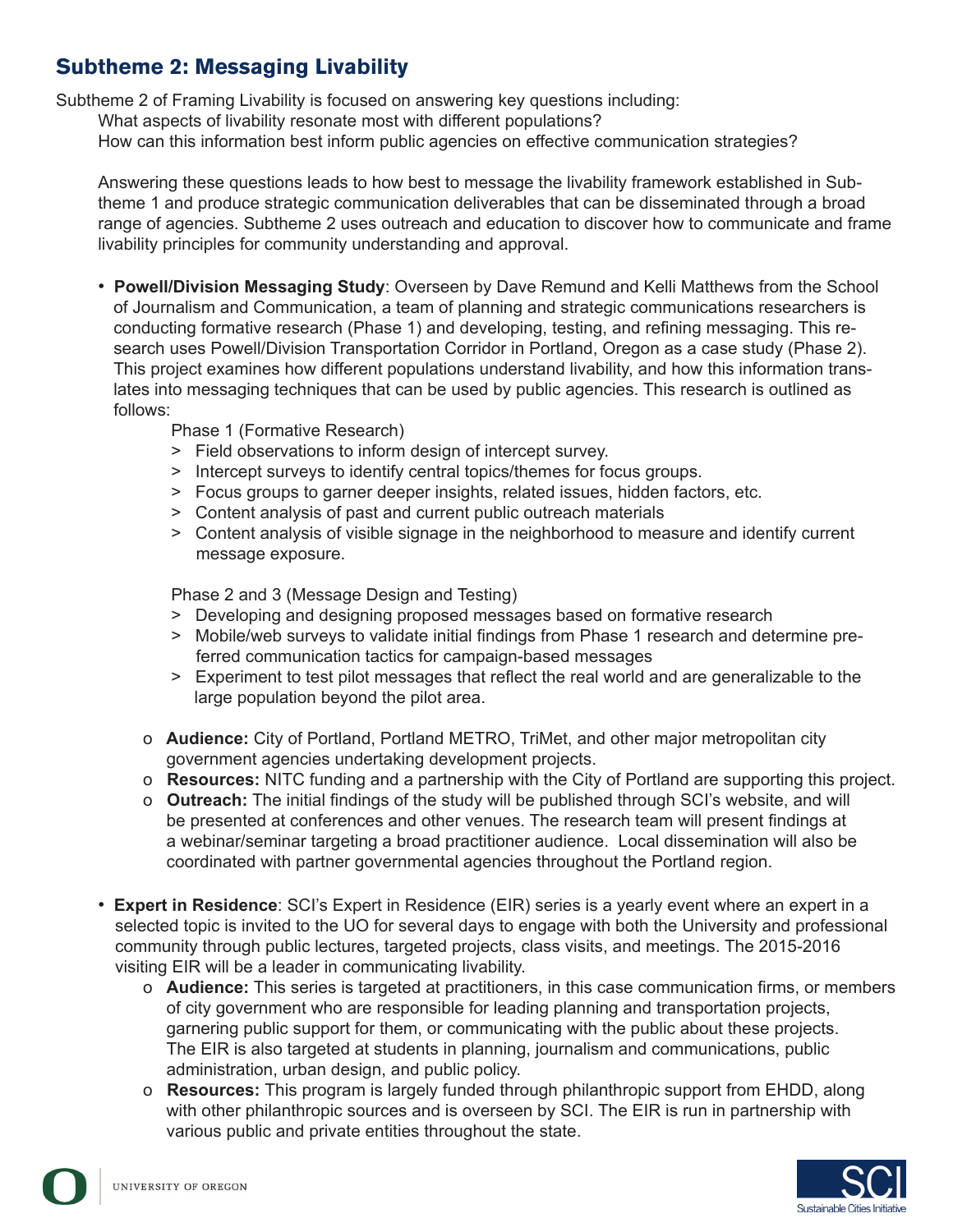- o **Outreach:** EIR events including public lectures, meetings, and class presentations are the primary vehicle for outreach.
- **Livability Case Study Research**: : An SCI journalism and communications graduate student Fellow is developing case studies from around the country to study best-management strategic communication practices that contextualize and infuse livability into community planning and development projects. This project examines communication practices that are the most effective in different cities around the country, and how agencies have employed these strategies.
	- o **Audience:** This study will be used by academics in future research, and by practitioners or professionals such as organizations like Smart Growth America or Transportation for America.
	- o **Resources:** SCI and a journalism professor oversee the Fellow, and provide necessary funding.
	- o **Outreach:** SCI will publish this literature review as a white paper to be distributed to SCI partners and through the SCI website. This document will also be incorporated in the UO library system as a resource for future researchers. The School of Journalism and Communications will incorporate this research into their coursework and/or research inventory. Findings from this research will be presented at webinar/seminar that targets UO and broader practitioner audiences.
- **Ballot Initiative Research**: An SCI planning and public administration graduate Fellow is inventorying transportation ballot initiatives in Oregon to analyze the language and content of successful and failed ballot initiatives in Oregon over the last 20 years. The inventory will focus on active transportation and transit projects that relate to sustainability and livability goals. This project examines how effective ballot initiatives were worded, marketed, and communicated.
	- o **Audience:** This study will be used by academics in future research, and by practitioners or professionals such as organizations like Smart Growth America or Transportation for America. This research is also of interest to practitioners responsible for drafting ballot initiatives.
	- o **Resources:** The SCI Research Director will oversee the Fellow, and SCI is providing funding.
	- o **Outreach:** SCI will publish this literature review as a white paper to be distributed to SCI partners and through the SCI website. This document will also be incorporated in the UO library system as a resource for future researchers. Findings from this research will be presented at webinar/seminar that targets UO and broader practitioner audiences.
- **Communicating Livability Courses**: Overseen by Kelli Matthews from the School of Journalism and Communications, students in Journalism courses pair up with real clients through coursework at the UO to engage in applied work regarding communication strategies for livability. These courses range in focus and scope, and enable students to research and create deliverables to serve the needs of real agencies. These projects directly seek to answer how messaging techniques can be formulated for local public agencies. Available courses with which to match anchor clients with students are as follows:
	- > J352: Strategic Writing and Media Relations
	- > J452: Strategic Public Relations Communications
	- > J453: Strategic Public Relations Planning & Case Studies
	- > J454: Public Relations Campaigns
	- > J494: Strategic Communications Research
	- > J408: Event Planning
	- > J480: Topics Classes
	- o **Audience:** These classes are used by professionals or practitioners in Eugene, such as Lane Transit District (LTD), or Better Eugene-Springfield Transit (BEST), and also directly educate students at the University.
	- o **Resources:** SoJC and the partner client provide funding, and classes are overseen by Kelli Matthews, instructor and public relations area director.
	- o **Outreach:** SoJC promotes partnerships, and students present findings to the client in formal meetings or events at the end of the term.